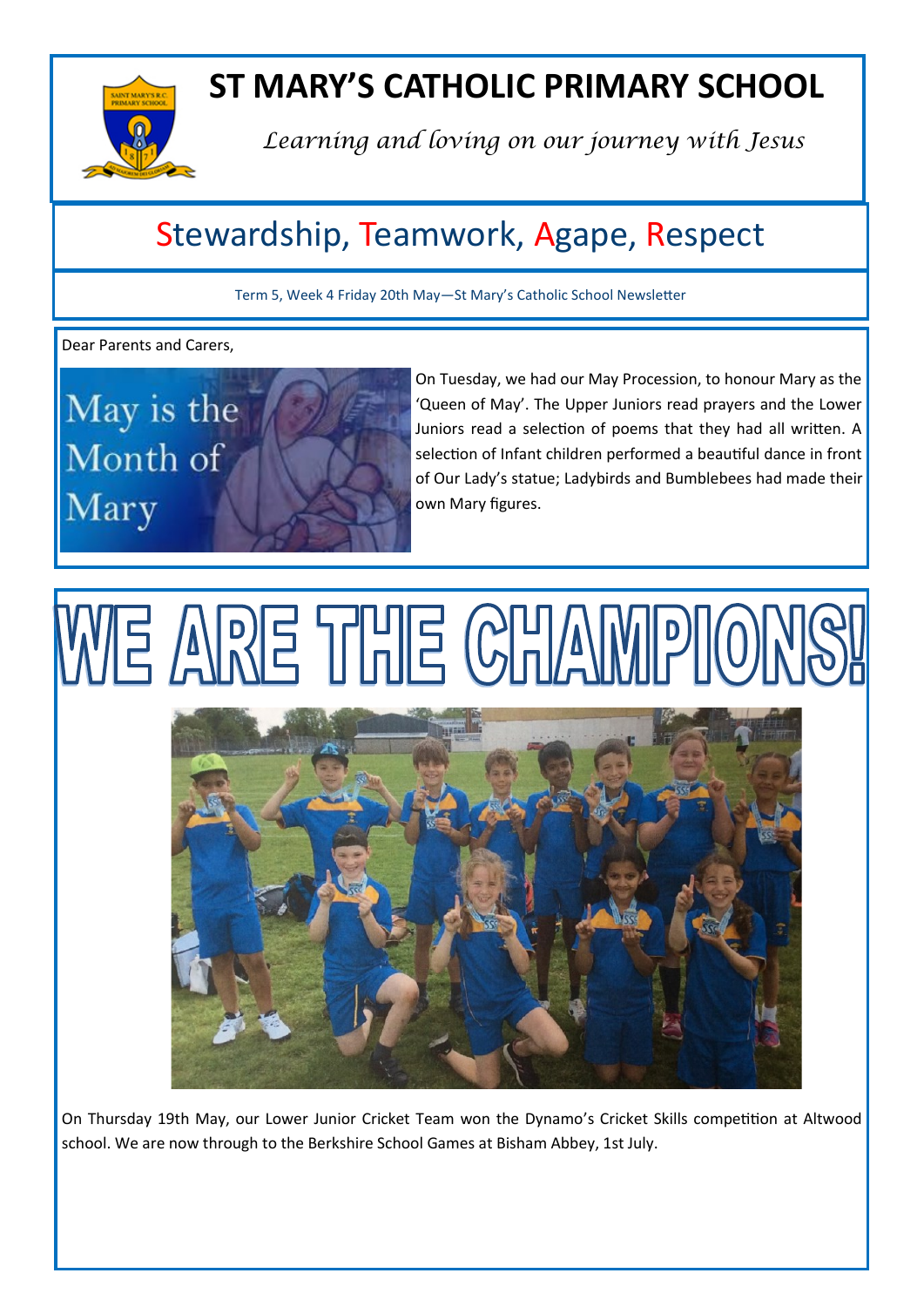### **Celebrations Assembly**

Congratulations to the following children from for achieving the Star of the week on Friday 20th May 2022. **The children were:**

Bumblebees—Jessica Ladybirds– Lexi

Infant 1— Beatrix Infant 2— Jamie Infant 3— Matias

LJ1— Rosa JL2— Caleb LJ3— Bianca

UJ1— Zuzanna D UJ2— Georgia UJ3– Alishba

Head Teacher— Jessica and Eddie (Bumblebees)

## **BOOK RECOMMENDATIONS OF THE WEEK**

### **From Mrs Powell**

If you are looking for something different to read and to celebrate the Queen's Platinum Jubilee, here are some books I enjoyed reading with my two children.

#### **EYFS- The Queen's Knickers**



A little girl day-dreaming about a school visit from the Queen, imagines a parade of all the different knickers she might own, and wonders which knickers she might choose for a school trip - her rescue knickers, gardening knickers, or perhaps her 'parachute pants'?

#### **KS1 – I Don't Want To Go To Bed by Tony Ross**



The Little Princess is not tired and definitely doesn't want to go to bed. Although the King and Queen insist, she has all sorts of tricks up her sleeve to avoid it.

#### **KS2- The Snow Queen**



A wicked troll constructs a mirror which shrinks everything good and magnifies the bad; it shatters and a fragment pierces Kay's heart, making him cruel and harsh. Kay is then enchanted by the icily beautiful Snow Queen and swept away. His childhood friend, Gerda, vows to find him, undertaking an arduous journey over strange lands and meeting much enchantment, to discover that only her love and tears can thaw his frozen heart.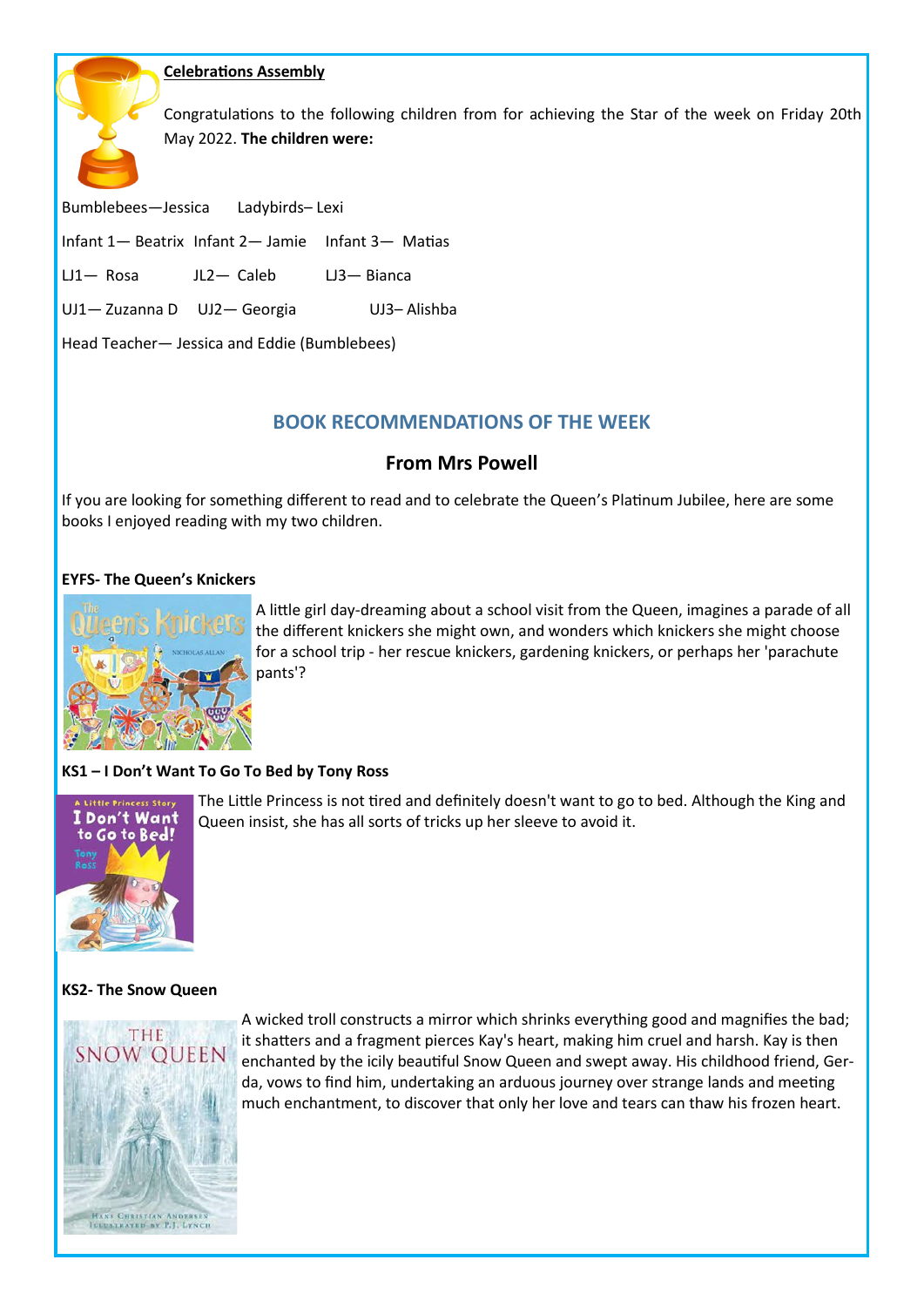## **Dates for the Diary**

Monday 23rd May: Meeting at St Jospeh's Parish centre, 6.30pm regarding the swimming pool

Friday 27th May: Jubilee celebrations—Mufti: red, white & blue

**Sunday 29th May: May Procession 11am Mass at St Joseph's Church** 

**(We would like as many children as possible to come in their 'Sunday best' or their Holy Communion outfits to join the May Procession to Crown Mary)**

Monday 6th June: Inset

Friday 24th June: Inset